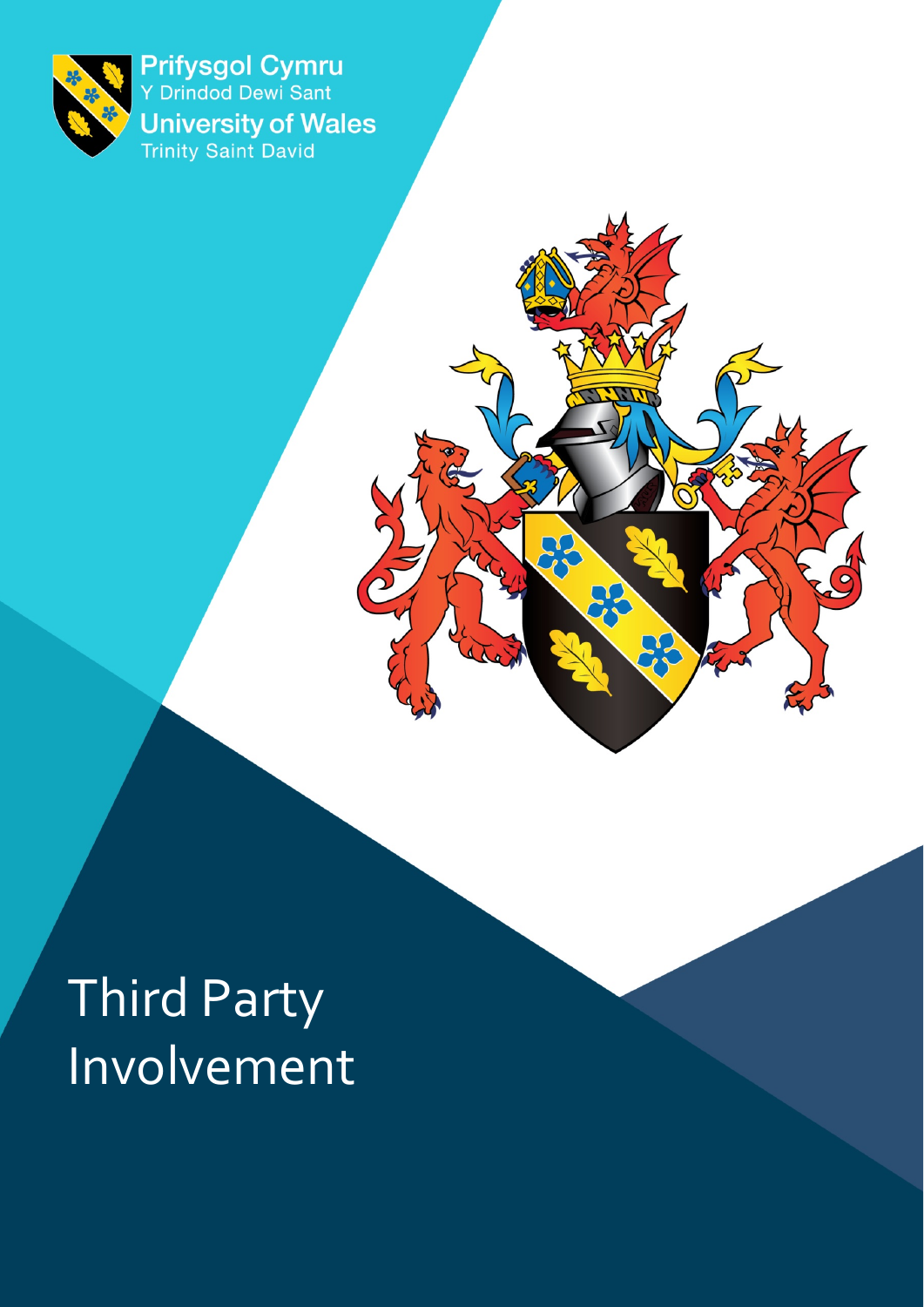## **Contents**

| 1.  |                                                                                        |  |
|-----|----------------------------------------------------------------------------------------|--|
| 2.  |                                                                                        |  |
| 3.  |                                                                                        |  |
| 4.  |                                                                                        |  |
| 5.  |                                                                                        |  |
| 6.  | Procedure for Appointing a formal Third Party Representative (named representative)  6 |  |
| 7.  |                                                                                        |  |
| 8.  |                                                                                        |  |
| 9.  |                                                                                        |  |
| 10. |                                                                                        |  |
| 11. |                                                                                        |  |
| 12. |                                                                                        |  |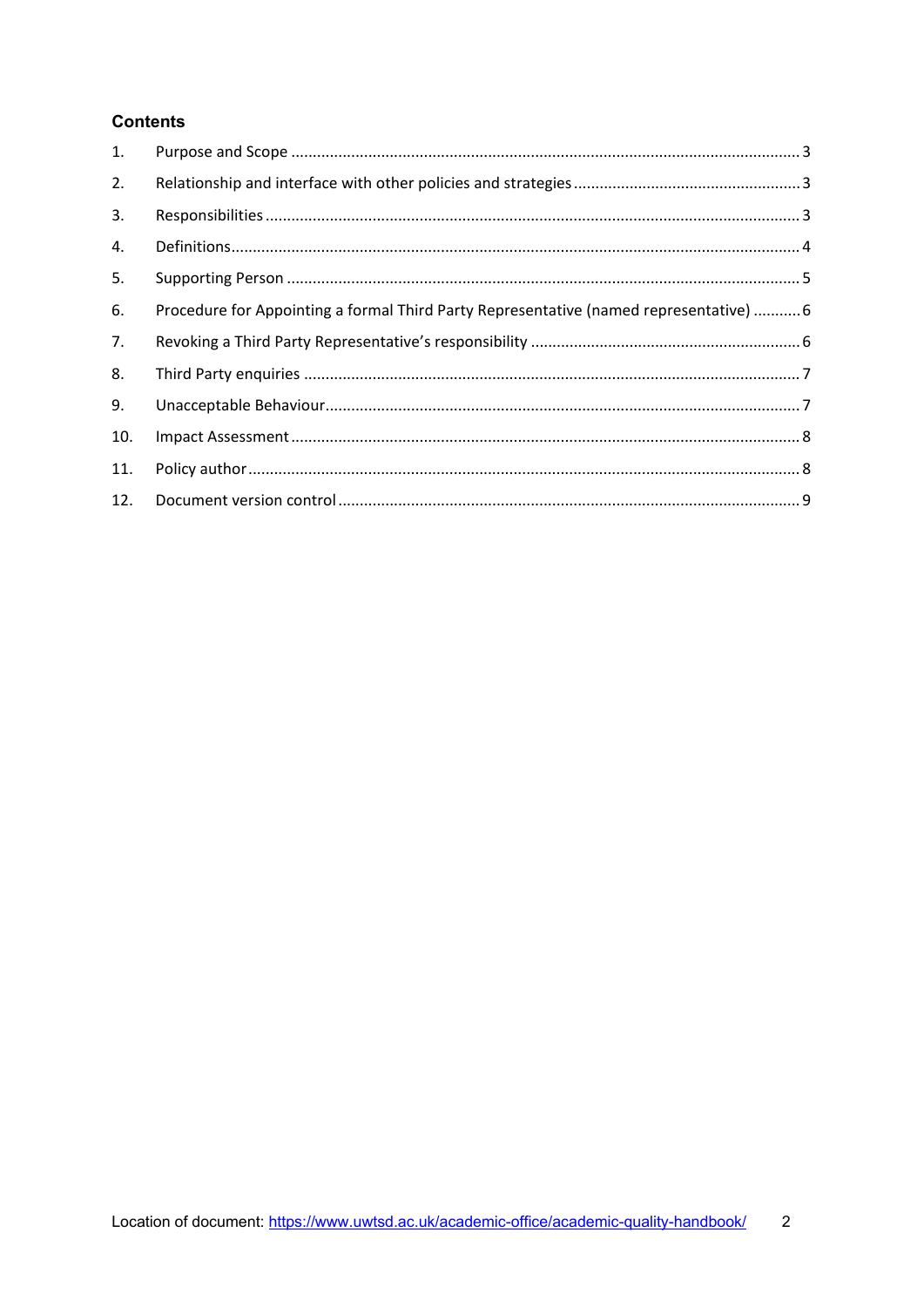## <span id="page-2-0"></span>**1. Purpose and Scope**

- 1.1. The University of Wales Trinity Saint David (UWTSD) recognises that students may wish to be advised, supported or represented by a third party during formal University processes. This policy and procedure applies to UWTSD staff, students and any third party who may be advising, supporting or representing a student during a UWTSD procedure. It provides guidance on the procedure to be followed across the University if a third party is involved. This will facilitate a consistent approach across Institutes and Professional Services and help ensure that students are treated fairly and equitably.
- 1.2. The University makes a distinction between third party advice and/or support and formal third party representation. This distinction is defined through the policy.
- 1.3. This document will apply to all University policies and procedures including, but not limited to, Complaints, Appeals, Fitness to Practise, Support to Study, Academic and Non-Academic Misconduct and Mitigating Circumstances policies. It should be read in conjunction with the relevant policy and procedure which details the process and stages to be followed.
- 1.4. For students registered on programmes of study at collaborative partnership institutions or at Constituent Colleges of the University, normally procedures from that institution are followed in the first instance.

# <span id="page-2-1"></span>**2. Relationship and interface with other policies and strategies**

- 2.1. There are a number of strategies, policies and procedures that are connected to this procedure, including, but not limited to:
	- a. Mitigating Circumstances Policy;
	- b. Support for Study Policy;
	- c. Fitness to Practise Policy;
	- d. Health and Safety Policy;
	- e. Placement Protocol;
	- f. Prevent procedures;
	- g. Safeguarding Policy;
	- h. Student Harassment and Bullying Policy;
	- i. Student Disciplinary Policy (Non-Academic Misconduct);
	- j. The Strategic Equality Plan;
	- k. Academic Misconduct Policy.

## <span id="page-2-2"></span>**3. Responsibilities**

- 3.1. The **Academic Office** owns this procedural document on behalf of the University and is responsible for reviewing its implementation periodically.
- 3.2. The **Academic Office** manages the central University Stages for Academic related Appeals/Complaints and Academic and Non-Academic Misconduct, as well as Fitness to Practise and Support for Study and provides advice and guidance on these procedures.
- 3.3. **Case Officers** fulfil a range of roles in relation to the relevant procedure, including undertaking any preliminary risk assessment, completing an investigation, and making recommendations. A case may have more than one Case Officer, each with a specific role in relation to the case.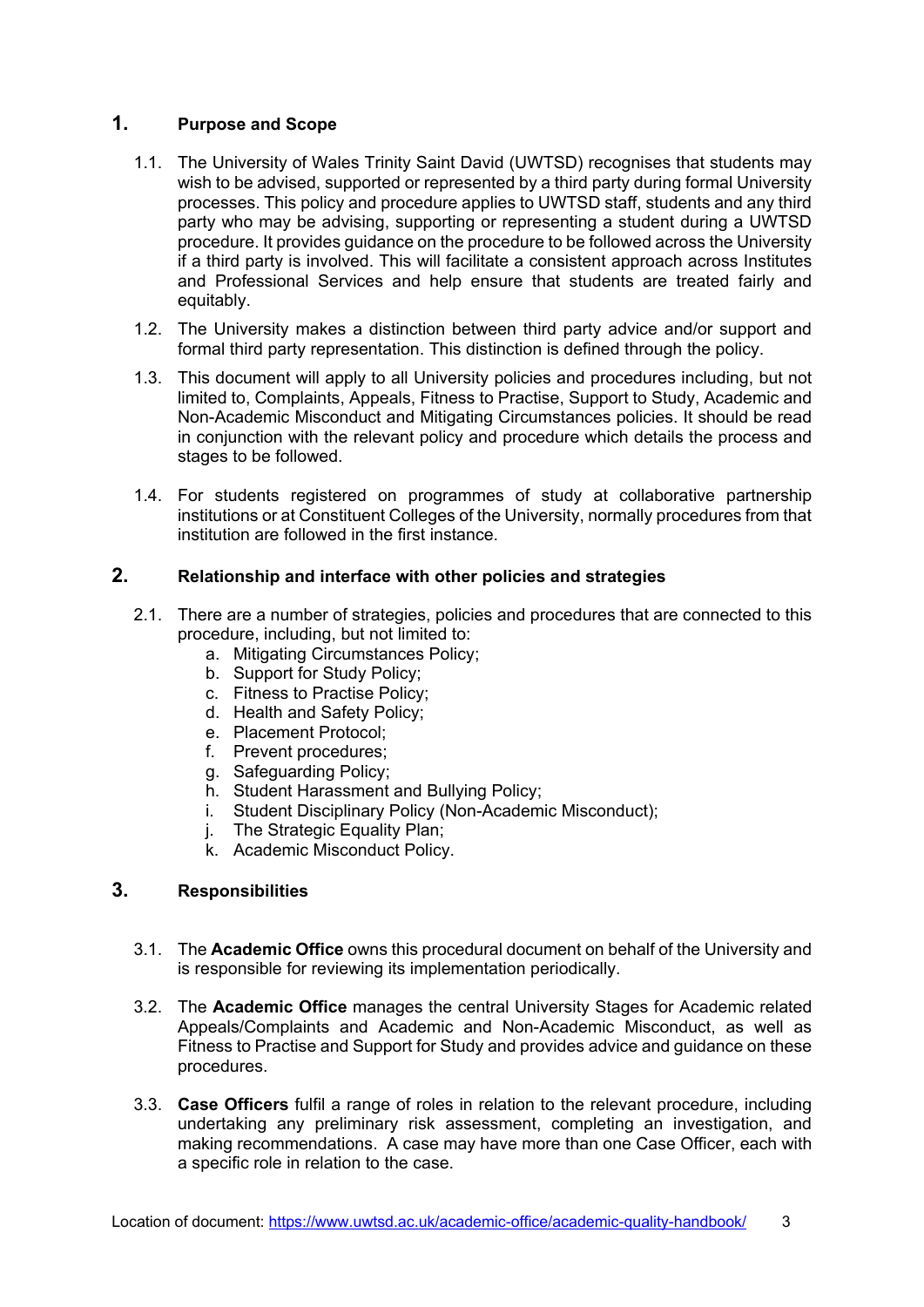- 3.4. **Students**: Students may choose to be advised, supported or represented by a third party during a formal University process. Regardless of any support or representation arrangements, students are still subject to University rules, especially regarding the Student Code of Conduct, the Academic Regulations, Policies and Procedures and the Regulations of the Programme on which they are enrolled.
- 3.5. **Third Parties**: Any third party involved in advising, supporting or representing a student through a formal University process must comply with the terms of this document, and all other University policies including those relating to behaviour and harassment.
- 3.6. **The University of Wales Trinity Saint David Students' Union (TSDSU)**: The TSDSU is available to offer expert advice and support to students before, during and after all formal procedures.
- 3.7. The Third Party Involvement Policy and Procedure is an internal procedure and is not a legal process. The University advises students to use the services of the TSDSU who are independent from the University and have a full understanding of the university's processes and procedures. UWTSD does not normally use legal professionals in the handling of cases, and does not expect that students will need to do so either. The engagement of legal professionals by students is normally not permitted.

## <span id="page-3-0"></span>**4. Definitions**

- 4.1. **Third Party**: For the purposes of this procedure, a third party is defined as a person who is not directly involved in the issues relating to the formal processes but who is advising, supporting or representing the student through the process. The University will only recognise a formal third party representative with the student's express written permission (see section 5 and Appendix 1). The University will normally only permit one third party representative to be involved in any case at any one time.
- 4.2. **The student** = the student who is involved in the relevant policy or procedure. This covers all students directly involved with a procedure (e.g. the reporting student, reported student, student against whom an allegation is made or about whom a concern is raised) but not witnesses.
- 4.3. **Supporting Person**: The University respects the right for students to be advised and supported through any formal University procedure should they wish. In this respect, the University defines support as accompanying a student, receiving copies of communications, but not corresponding directly with the University or presenting a case on the student's behalf. The University will normally only allow one person to accompany the student to a meeting or be copied into communications. A student may also wish to give consent for the University to respond to enquiries from a third party (e.g. a parent/guardian), but the third party will not be taking over representation (as described in section  $(4.5)$  – see section 8 for the procedure in this case.
- 4.4. **TSDSU**: TSDSU is independent from the University and provides support for students in a number of areas including those involving formal University processes. Because of their expertise, it is strongly recommended that students wishing to be supported through any University procedure consider accessing TSDSU in preference to another third party. However, students have the right to be supported by an alternative third party such as a friend or a relevant professional body representative.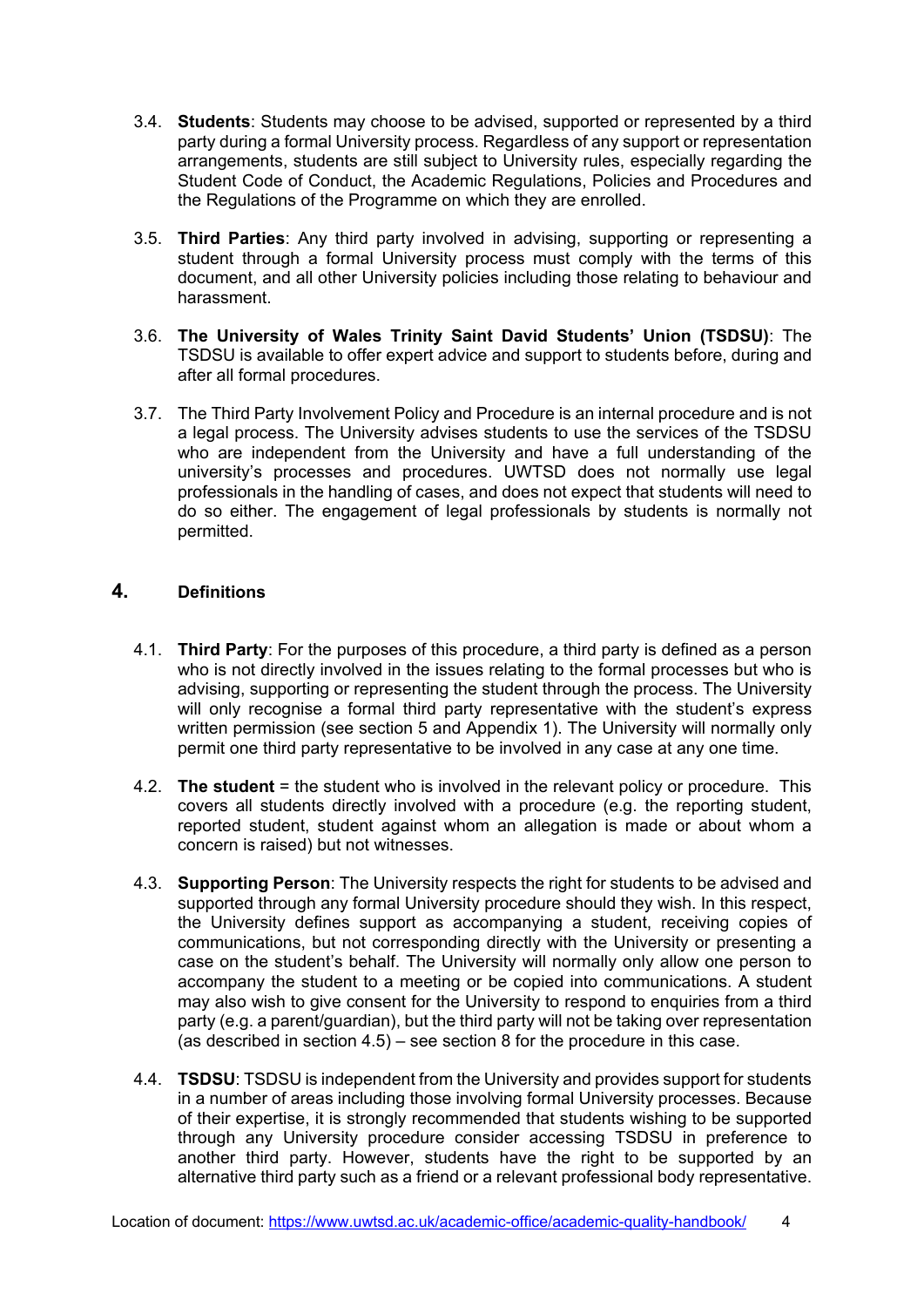- 4.5. **Representation**: The University strongly encourages students to represent themselves and communicate directly with the University on all matters including those relating to formal University procedures. Students may occasionally prefer to appoint a representative. If this third party representative explicitly acts on behalf of the student, they will need to be formally nominated in line with section 6 below. TSDSU may also agree to formally represent a student in some circumstances.
- 4.6. **Students who are under 18 years old**: If the student is under 18 then they must provide a named third party representative.
- 4.7. **Submission of an Appeal or Complaint**: Any Complaint or Appeal must be submitted by the student themselves and within published deadlines as outlined in the relevant policy. Complaints and Appeals submitted by a third party on behalf of the student will not be accepted unless the student is under 18 years old.
- 4.8. **Academic and non-Academic Misconduct, Support for Study, and Fitness to Practise Policies**: Students are expected to attend any meeting to discuss or consider allegations of an Academic or non-Academic Misconduct, Support for Study or Fitness to Practise issue. Should a student fail to engage, regardless of any third party involvement, the University reserves the discretion to reach a decision in their absence.
- 4.9. **Student confidentiality and data protection**: UWTSD discharges its duty to confidentiality and addresses data protection issues by requiring written authorisation from the student before any disclosure/discussion with third parties. This consent will include permission to share sensitive personal data about the student, such as health and other issues that may be relevant to the circumstances.

#### <span id="page-4-0"></span>**5. Supporting Person**

- 5.1. A student may also approach a third party, such as a TSDSU/parent/partner/friend/religious authority, for support with a university process.
- 5.2. If the third party is intending to take over the case on behalf of the student then the procedure outlined in section 6 below will apply and the third party must be appointed as a representative using the form (Appendix SC13).
- 5.3. The supporting person will be able to accompany the student to any meetings and will be copied into any correspondence. The supporting person shall not normally contribute to the discussions.
- 5.4. Taking account of the general principle set out above to allow only one point of contact to represent the student, UWTSD will only provide information to a third party in these circumstances if the University has received signed permission to share personal information (which may include sensitive personal data) with that person as described in section 4.9.
- 5.5. Other than in very exceptional circumstances, only one third party may be involved in supporting the student through the formal process.
- 5.6. All third parties must comply with the University policies relating to the case and they may only contact one named member of staff (depending upon the stage of the process reached). They must also comply with this document and the Harassment and Bullying Policy and the Student Code of Conduct.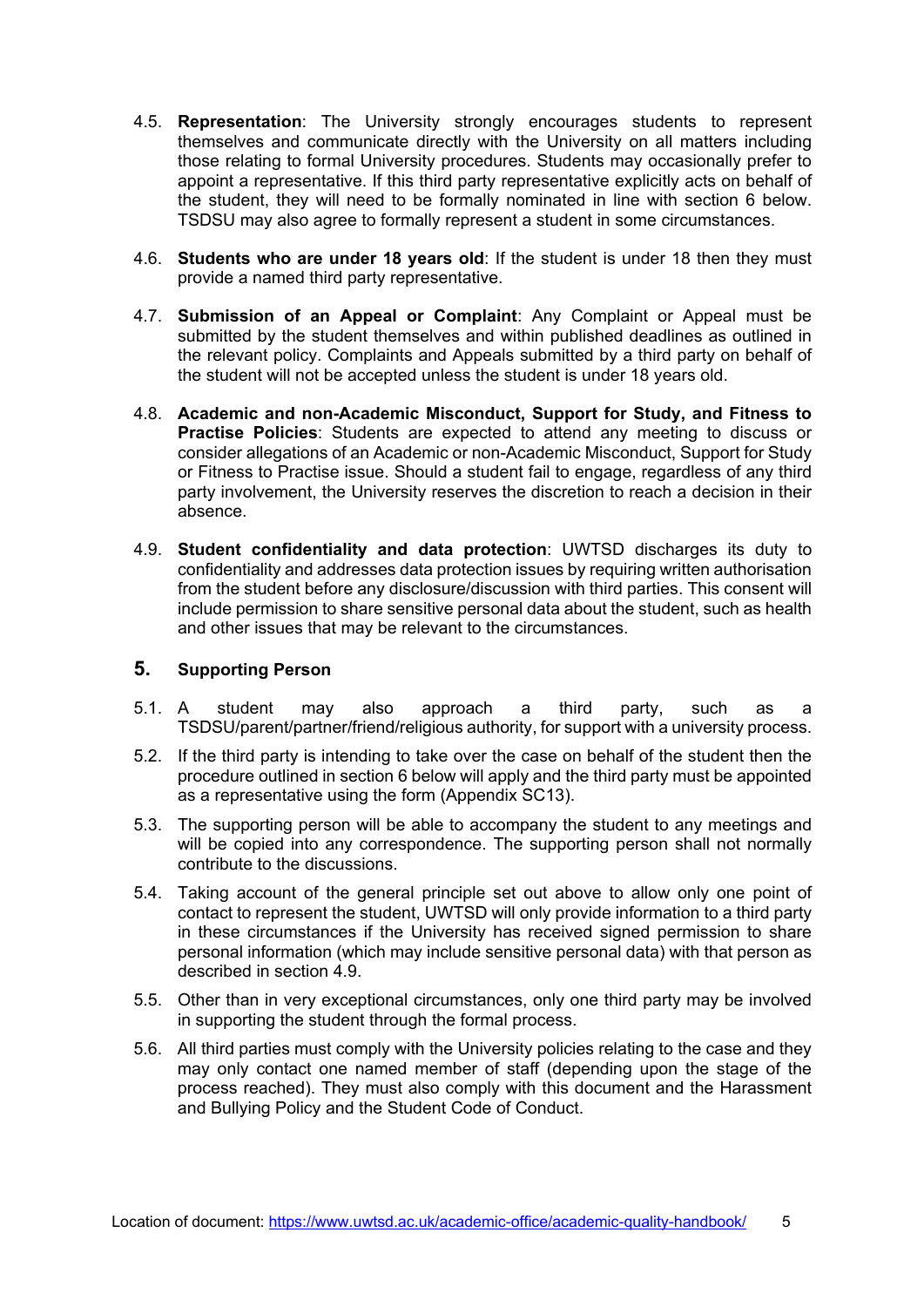#### <span id="page-5-0"></span>**6. Procedure for Appointing a formal Third Party Representative (named representative)**

6.1. A student may choose to formally appoint a third party representative (see 4.1 above) to act on their behalf at any stage during the process by completing the Third Party Representative Form (Appendix SC13). The form must be dated and signed by the student and the third party representative and returned to the University via email to [aocases@uwtsd.ac.uk.](mailto:aocases@uwtsd.ac.uk)

6.1.1. A form is not required if a student is representing themselves but seeks advice or support from a third party (e.g. TSDSU).

6.1.2. It is also not required if a student wishes to give consent for the University to discuss their case with a third party (e.g. a partner/parent/guardian) - See section 8 for more details of the procedure that applies.

- 6.2. The relevant University administrator will write to the third party representative providing copies of this document, other relevant University procedures and all the case documentation. The student will be copied into the initial correspondence and all future contact with the third party representative (see 6.5 below).
- 6.3. If the University receives communication regarding an ongoing student case directly from a third party, the relevant University Administrator will contact the student. The University will only consider the issue once it has received the written permission of the student to whom the case relates, including permission to share personal information (which may include sensitive personal data) with that person. If permission for formal representation is required as described in 4.4 and 5.1 above, the student must complete the Third Party Representative Form (Appendix SC13).
- 6.4. Communication with the third party representative: UWTSD will communicate with the one formally appointed individual in order to keep the channels of communication clear. Any exceptions must be agreed by all parties.
- 6.5. Communication with the student: Once the case is passed over to a third party representative, the University will only liaise through the third party representative but the student will be copied into all correspondence regarding their case.
- 6.6. Time limits: permission to act as a formal third party representative is time limited to three months from the date on the Third Party Representative Form or the completion of the University's internal procedure, whichever is shorter. Exceptionally, if required and if the internal procedure is still continuing, the appointment may be extended for a further three-month period but only if the student provides an updated Third Party Representative Form (Appendix SC13).

## <span id="page-5-1"></span>**7. Revoking a Third Party Representative's responsibility**

- 7.1. The student can revoke the appointment of the third party representative at any time (in writing), at which point the relevant Administrator dealing with the case will write to the third party representative to inform them that their appointment has ended and that the University will not continue to correspond with them.
- 7.2. The third party representative may choose to end their involvement at any time (in writing). If this happens, the University will inform the student.
- 7.3. The University may end the third party representative's appointment early if the University believes that there has been a breach of this or any other policy document (which has been provided to the third party representative) or if, in its reasonable opinion, the third party representative has behaved unacceptably (see section 9). In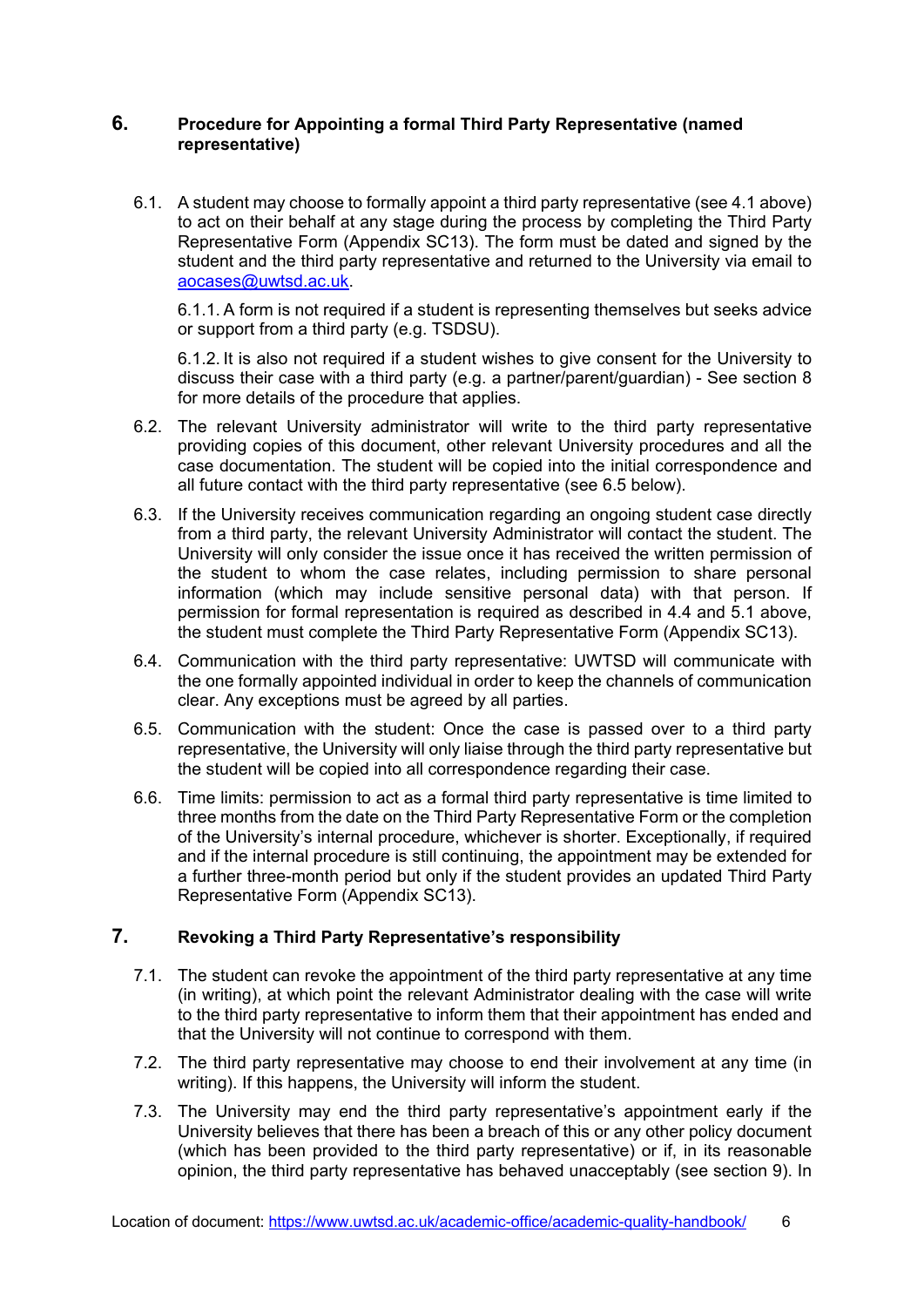this case, the University's decision is final. The University will notify the student before taking this action and will then notify the third party representative. If a third party arrangement is revoked, the running of the case will revert to the student unless a new appointment of an alternative representative is made using the form in Appendix SC13.

## <span id="page-6-0"></span>**8. Third Party enquiries**

- 8.1. Third parties may write to us requesting information and/or asking the University to take action. This includes contact by parents/guardians/Members of Parliament or other relatives or third parties on behalf of students.
- 8.2. If the third party is intending to take over the case on behalf of the student then the procedure outlined in section 6 above will apply and the third party must be appointed as a representative using the form (SC13).
- 8.3. If, however, the third party is seeking information or action but is not intending to take over the case, UWTSD has discretion, acting reasonably; to decide whether or not to enter into correspondence with the third party, taking account of the general principle set out above to allow only one point of contact to represent the student. UWTSD will only provide information to a third party in these circumstances if the University has received signed permission to share personal information (which may include sensitive personal data) with that person as described in section 4.9.
- 8.4. UWTSD may take the following into account when considering whether to respond to the third party:

8.4.1. whether the third party has a legitimate interest in contacting UWTSD;

8.4.2. the number of contacts the University received in relation to the matter and the level of information sought by the third party;

8.4.3. whether legal proceedings have been initiated or are contemplated;

8.4.4. previous contact with the third party relating to any matter, including any unacceptable behaviour; and

8.4.5. any other matters that UWTSD believes are relevant.

- 8.5. Other than in very exceptional circumstances, only one third party may be involved in supporting the student through the formal process.
- 8.6. All third parties must comply with the University policies relating to the case and they may only contact one named member of staff (depending upon the stage of the process reached). They must also comply with this document and the Harassment and Bullying Policy and the Student Code of Conduct.

#### <span id="page-6-1"></span>**9. Unacceptable Behaviour**

- 9.1. UWTSD is committed to providing a fair, consistent and accessible service for all students and staff. However, UWTSD must also provide a safe working environment for its staff and ensure that work is undertaken in an efficient and effective manner. The University believes that everyone who approaches it has the right to be heard, understood and respected.
- 9.2. UWTSD recognises that involvement with a formal University process can be a stressful experience. People may act out of character in times of frustration or distress. As such, the University would not necessarily view a student's or third party's actions or behaviour to be unacceptable solely because they appear to be assertive or determined.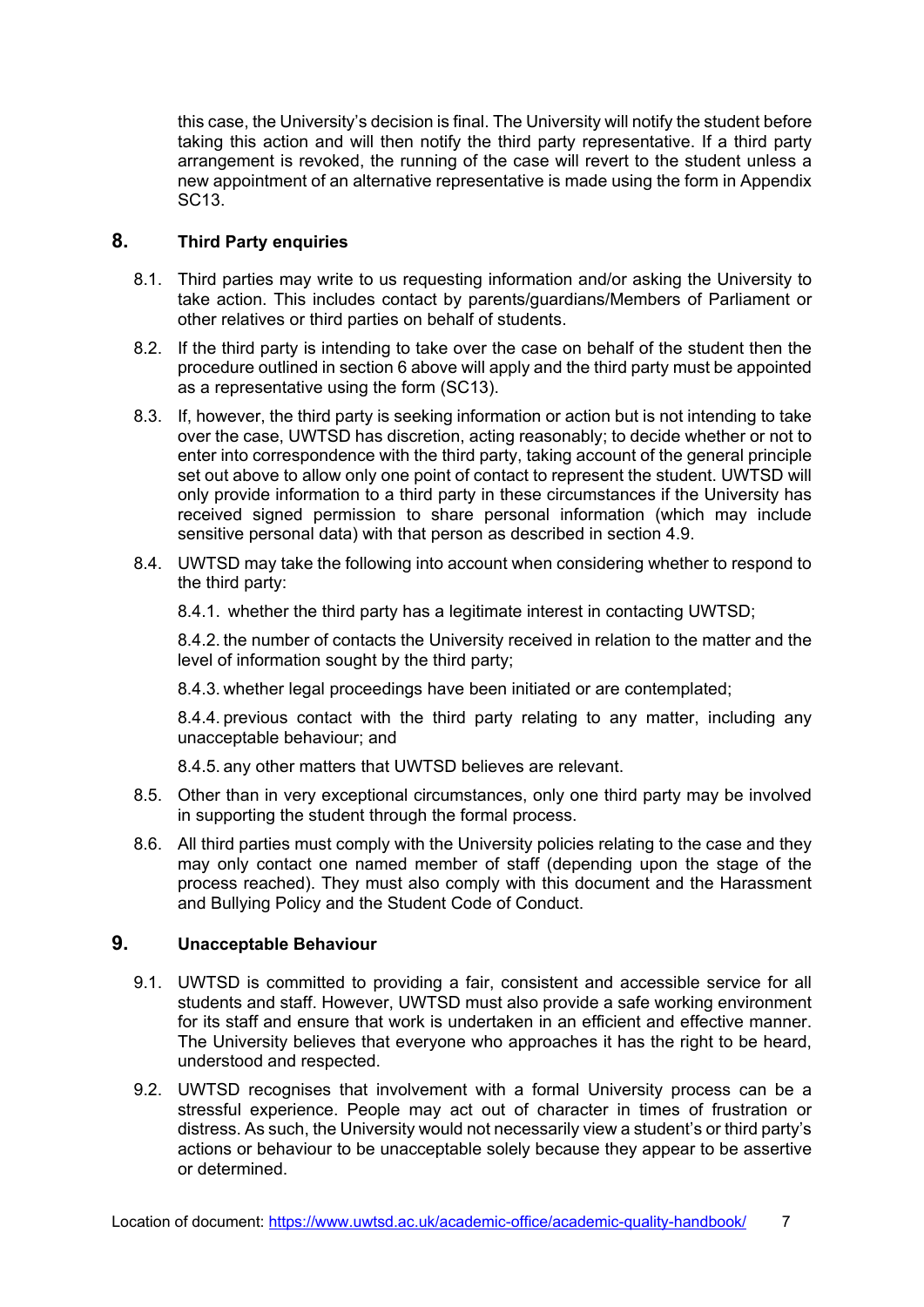- 9.3. However, the actions of third parties who are angry, demanding, or persistent may result in unreasonable demands on, or unacceptable behaviour towards UWTSD staff. It is these actions or behaviour that the University considers unacceptable and aim to manage under this procedure.
- 9.4. **Bullying and Harassment**: The University will not tolerate behaviour which it or its staff perceive to amount to bullying or harassment, whether in the form of verbal or written abuse or otherwise in accordance with the UWTSD Non-Academic Misconduct Policy and UWTSD Dignity at Work Statement.
- 9.5. UWTSD may, at its discretion, refuse to deal with third party representatives who do not comply with section 9 of this procedure.
- 9.6. When the University considers that the actions or behaviour of a third party is unacceptable the University will give the third party the opportunity to modify their actions or behaviour. If the unacceptable actions or behaviour continue, the University will refuse to deal with the named third party and revoke an appointment in line with section 6 above. The University reserves the right to involve its lawyers or the police in any case of serious or persistent unacceptable behaviour.

| <b>Implication</b>                             | <b>Impact</b><br>considered<br>(Yes/No) | <b>Impact Identified</b>                                                                                                                                                         |
|------------------------------------------------|-----------------------------------------|----------------------------------------------------------------------------------------------------------------------------------------------------------------------------------|
| Legal                                          | Yes                                     | The policy conforms with:                                                                                                                                                        |
|                                                |                                         | Contract and consumer law<br>The Human Rights Act 1998<br>The Equality Act 2010<br>Natural Justice (fairness)<br>$\overline{\phantom{a}}$<br>Data Protection Act 2018 (and GDPR) |
| Contribution<br>to<br>Strategic<br>the<br>Plan | Yes                                     | The policy aligns with the values expressed in the Strategic<br>Plan.                                                                                                            |
| Risk analysis                                  | Yes                                     | Policy compliance mitigates against complaints to the OIA<br>and complaints to the ICO.                                                                                          |
| Equality                                       | Yes                                     | The policy will ensure adherence to provisions of the<br><b>Equality Act.</b>                                                                                                    |
| Welsh language                                 | Yes                                     | The policy aligns with principles expressed by the Welsh<br>Language Act.                                                                                                        |
| Environmental<br>and<br>sustainability         | Yes                                     | None identified.                                                                                                                                                                 |
| Communication<br>Media<br>Marketing            | Yes                                     | The policy will be made available to staff and students via<br>Hwb and the website.                                                                                              |

#### <span id="page-7-0"></span>**10. Impact Assessment**

## <span id="page-7-1"></span>**11. Policy author**

11.1. Dr Kyle Erickson, Director of Academic Experience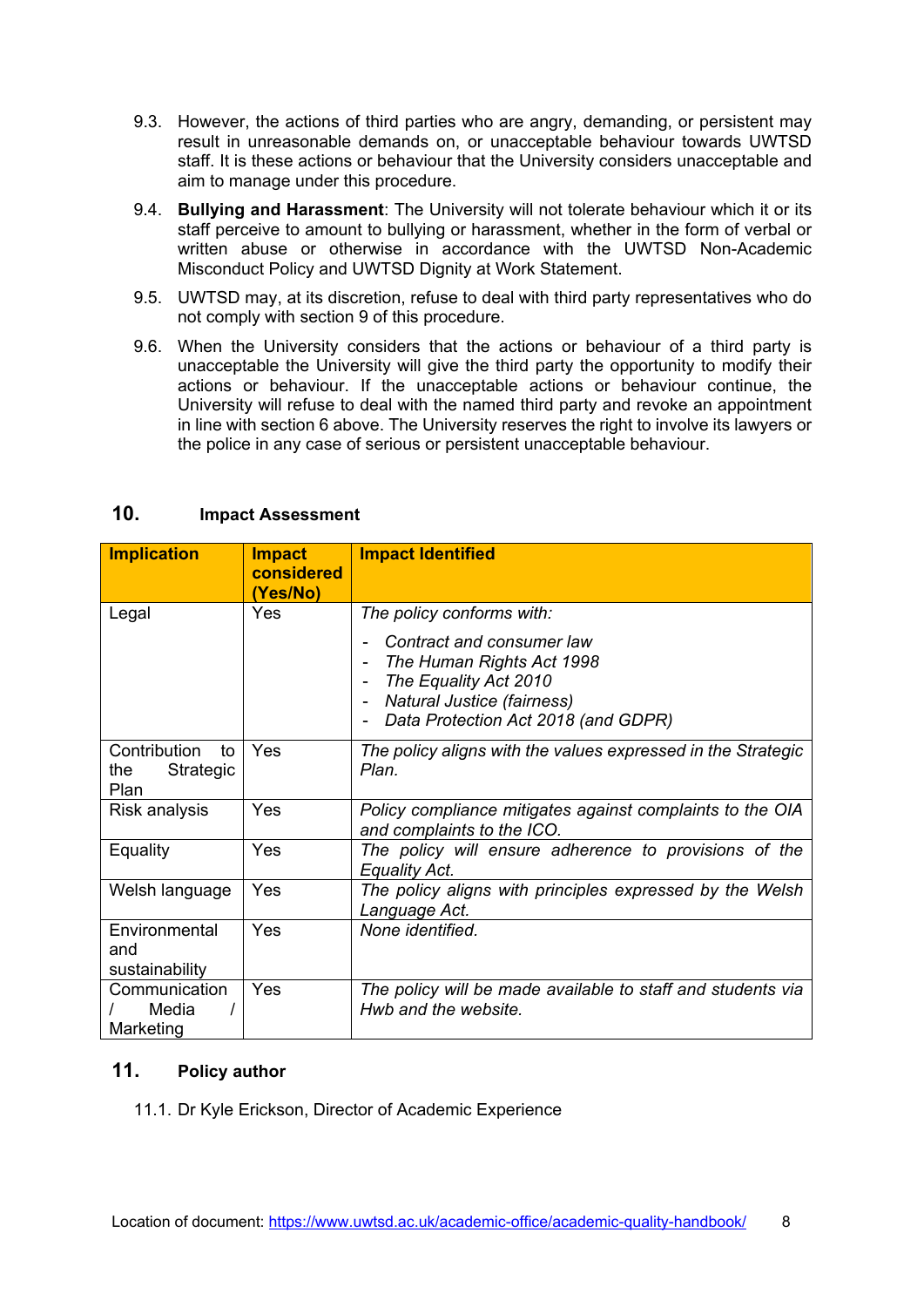# <span id="page-8-0"></span>**12. Document version control**

| l Version No.    | Reason for change | Author | Date of Change |
|------------------|-------------------|--------|----------------|
| $\overline{0.1}$ | Draft policy      | KE     | 25.08.2020     |

**Current status of Policy**: DRAFT

**Is the Policy applicable to:** HE

**Date ratified by Student Experience Committee**:

**Date effective from**: 01/09/2020

**Policy review date**: 01/09/2021

**For publication:** on UWTSD website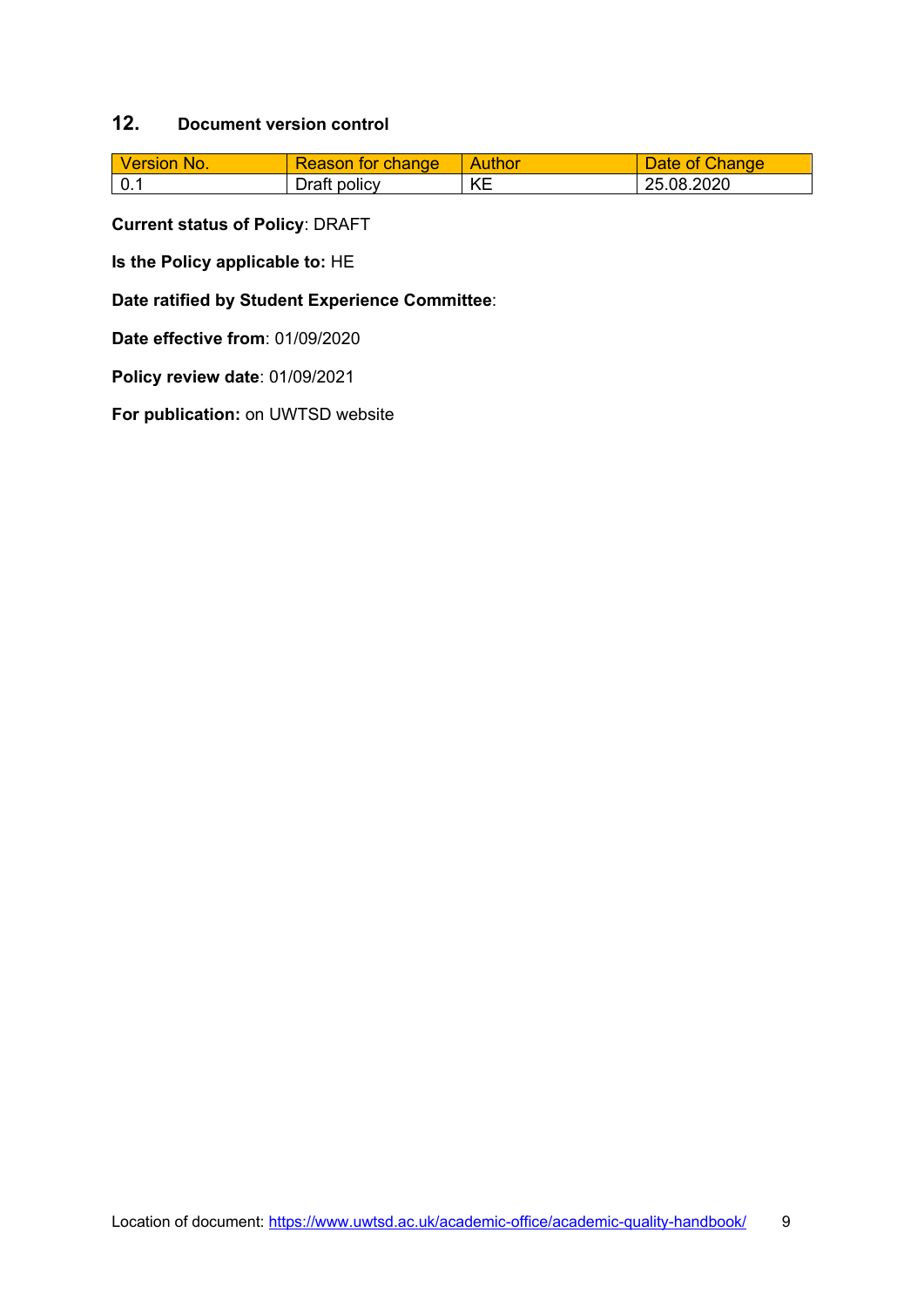



#### **Third Party Representative Form**

#### **Request to have a third party represent you during a University process (e.g. Academic Appeal; Academic Misconduct; Fitness to Study or Practise; Mitigating Circumstances; Non-Academic Misconduct; or Student Complaint Policies)**

This form must be completed if you wish to formally appoint a third party to represent you during a University process (e.g. a friend) or a supporting person.

It is not required if you are representing yourself but wish to seek advice or support from a third party (e.g. TSDSU) but do not wish them to be copied into correspondence or to attend meetings with you.

Before completing this form, you should read the Third Party Involvement Policy.

You are reminded that the Students' Union can be approached at any time for advice and support on any issue.

This form should be typed, or completed in black ink, and sent to the Academic Office [\(aocases@uwtsd.ac.uk\)](mailto:aocases@uwtsd.ac.uk) (Ref: Third Party Representative)

All communications relating to this request for review during its process must be in writing and either emailed or posted to:

| (for email)                         | (for post)                              |
|-------------------------------------|-----------------------------------------|
| Email: aocases@uwtsd.ac.uk          | Academic Office                         |
| Subject: Third Party representative | (Ref: Third Party representative)       |
|                                     | University of Wales Trinity Saint David |
|                                     | <b>College Road</b>                     |
|                                     | Carmarthen                              |
|                                     | <b>SA31 3EP</b>                         |